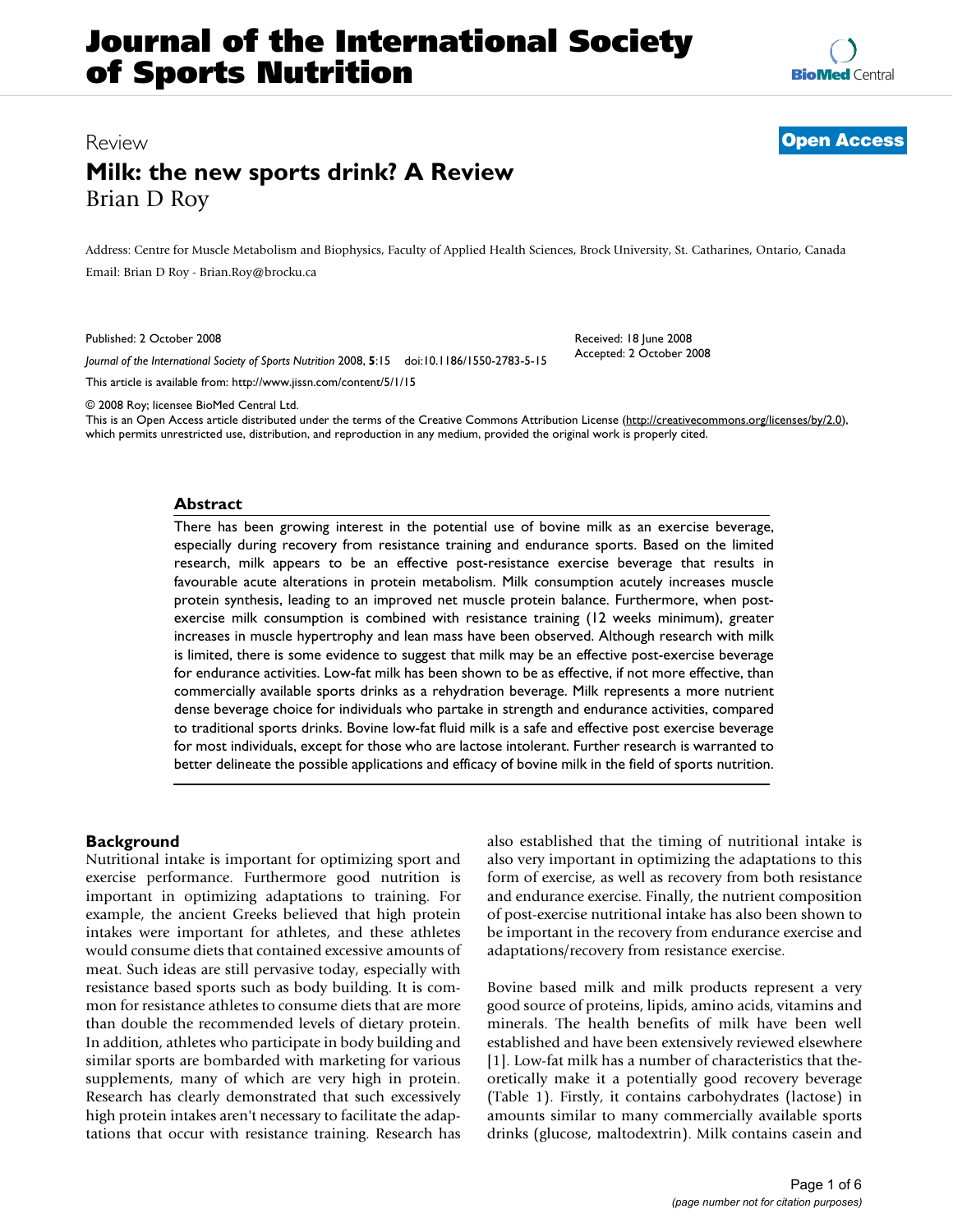|                                       | <b>Whole Milk</b><br>(3.25%) | Partly<br><b>Skimmed</b><br>(2%) | <b>Partly</b><br><b>Skimmed</b><br>(1%) | <b>Skim Milk</b><br>(0.1%) | Chocolate<br>Milk, Partly<br>Skimmed*<br>(2%) | Gatorade<br><b>Thirst</b><br>Quencher® | Gatorade<br><b>Endurance</b><br>Formula <sup>®</sup> | Accelerade<br>® |
|---------------------------------------|------------------------------|----------------------------------|-----------------------------------------|----------------------------|-----------------------------------------------|----------------------------------------|------------------------------------------------------|-----------------|
| Kcal                                  | 159                          | 128                              | 108                                     | 90                         | 189                                           | 52                                     | 53                                                   | 85              |
| kJ                                    | 663                          | 536                              | 453                                     | 380                        | 793                                           | 218                                    | 221                                                  | 354             |
| Protein (g)                           | 9                            | 9                                | 9                                       | 9                          | 8                                             | 0                                      | 0                                                    | 4               |
| $\mathsf{Fat}\left(\mathsf{g}\right)$ | 9                            | 5                                | 3                                       | trace                      | 5                                             | 0                                      | 0                                                    | 0               |
| Carbohydra<br>te $(g)$                | 2                            | 12                               | 12                                      | $\overline{13}$            | 27                                            | 15                                     | 15                                                   | 16              |
| <b>Sodium</b><br>(mg)                 | 126                          | 129                              | 129                                     | 133                        | 159                                           | 115                                    | 211                                                  | 127             |
| Potassium<br>(mg)                     | 391                          | 398                              | 402                                     | 431                        | 446                                           | 31                                     | 95                                                   | 16              |

**Table 1: Nutrient Information for milk and various sports drinks**

All presented information is based on a 250 mL serving of each of the different beverages. Data is from <http://www.dairynutrition.ca>, [http://](http://www.gatorade.com) [www.gatorade.com](http://www.gatorade.com), and [http://www.accelerade.com.](http://www.accelerade.com) \*Chocolate milk has added sucrose and cocoa and the macronutrient composition of chocolate milk varies depending on the specific manufacturer.

whey proteins in a ratio of 3:1 which provides for slower digestion and absorption of these proteins resulting in sustained elevations of blood amino acid concentrations [2]. Another advantage is that whey protein also contains a large proportion of branched chain amino acids which have an integral role in muscle metabolism and protein synthesis. Finally, milk also has naturally high concentrations of electrolytes, which are naturally lost through sweating during exercise. The high concentrations of these electrolytes should aid in fluid recovery following exercise. Based on these characteristics of milk, there has been growing sport nutrition research interest in milk and its possible roles as an exercise beverage for both resistance and endurance sports and training.

### **Milk and resistance exercise and training**

Resistance exercise and resistance sports are characterized by repeated high intensity contractions of varying muscle groups that leads to well characterized adaptations in muscles [3]. The most obvious adaptation is skeletal muscle hypertrophy. For muscle hypertrophy to occur there must be a chronic increase in muscle protein net balance. Muscle protein balance is a function of muscle protein synthesis and muscle protein breakdown. Thus, for an increase in net balance to occur, there must be an increase in protein synthesis, a decrease in muscle protein breakdown or simultaneous increase in synthesis and decrease in breakdown. Over the last decade there has been considerable investigation into the influence of various factors that influence the protein metabolism response to resistance exercise.

Resistance exercise alone results in both an increase in protein synthesis and protein breakdown, but the increase in synthesis is greater than the increase in breakdown, resulting in a less negative net balance [4]. Interestingly,

the results from Phillips et al. did show a less negative protein balance, but the net balance was still negative since participants were in a fasted state [4]. These observations emphasised the importance of supplying macronutrients for influencing protein metabolism following exercise.

Several studies have documented the provision of macronutrients soon after resistance exercise in an attempt to optimize the protein metabolic response. Intake of amino acids [5], protein [6], carbohydrates [7-9], or mixed macronutrient compounds [9-11] contribute to enhanced protein metabolism following resistance exercise. This work has documented that the protein-related metabolic response following resistance exercise can be influenced through the nutritional intake of the main macronutrient constituents of low-fat milk; protein and carbohydrates. Follow-up studies have directly investigated the impact of milk consumption on the acute protein metabolic response following resistance exercise.

Elliot et al. investigated the influence of consuming differing milk beverages on the protein metabolic response following an acute bout of resistance exercise [12]. They compared the influence of non-fat milk (237 g), whole milk (237 g) and an amount of non-fat milk with the same amount of energy (kJ) as the whole milk condition (393 g) following a bout of leg resistance exercise. They assessed amino acid net balance across the exercise leg for 5 hours following the leg resistance exercise. All of the different milk beverages resulted in a significant increase in net balance of the measured amino acids. This study did not determine what contributed to the change in net balance (change in synthesis, change in breakdown, or both), however, the evidence did show that protein metabolism was enhanced with a single bolus intake of milk after the resistance exercise.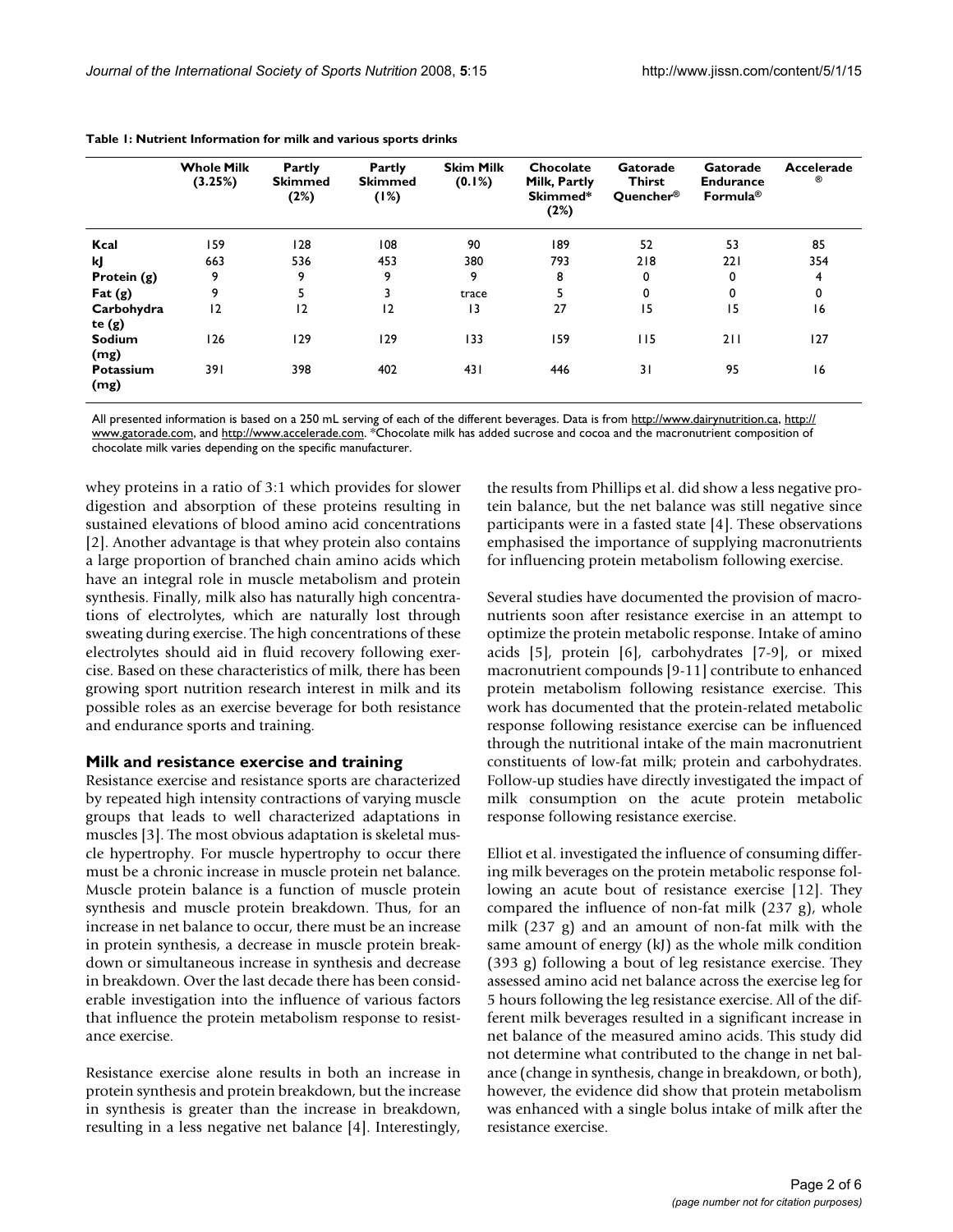Recent work has shown that one way by which consumption of fat-free milk increase protein net balance is through an increased rate of muscle protein synthesis following resistance exercise [13]. The increase in protein net balance and muscle protein synthesis was most pronounced with the consumption of 500 mL of fat-free milk as compared to an isoenergetic, isonitrogenous, and macronutrient matched soy-protein beverage (745 Kj, 18.2 g protein, 1.5 g fat, and 23 g carbohydrate). The authors speculated that their observations were attributable to the differences in soy protein digestion as compared to milk protein digestion. The soy based beverage was digested and absorbed much more rapidly leading to a large rapid rise in blood concentrations of amino acids shuttling them to plasma protein and urea synthesis [2], whereas with the fat-free milk the elevation in blood amino acids was slower and remained elevated for a more prolonged period, providing a more sustained delivery of amino acids for skeletal muscle protein synthesis.

Therefore, it is reasonable to hypothesize that milk beverages, when consumed soon after resistance exercise, can lead to enhanced improvements in protein metabolism following resistance exercise. Such acute increases in protein net balance and synthesis could possibly enhance the more chronic adaptations that occur with resistance training. Based on the acute changes in protein metabolism with milk consumption following resistance exercise, a number of questions arise. Firstly, what would be the application of this information over the long term and secondly, how can this be applied to athletes who are training on a regular basis. Recent research has addressed the long term influence of milk consumption after resistance training.

The first study to investigate the interaction of resistance training and milk consumption over a more prolonged period compared the effects of 3 days per week (for 10 weeks) of progressive resistance training with consumption of either low-fat chocolate milk (5 kcal/kg body weight) (composition described in table 1) or a commercially available carbohydrate and electrolyte beverage (5 kcal/kg body weight) within 5 min of completing each workout [14]. The post-exercise beverages contained the same amount of energy, but varied in macronutrient composition (Table 2). The training resulted in improvements in strength and body composition, however all of these changes where similar between the two groups. Essentially, no differences were observed for any of the measured variables when the group that consumed milk post exercise was compared to the group that consumed the commercial sports drink. However, there was an interesting trend for the milk group to have a greater increase in fat-free soft tissue (FFST) mass. The milk group gained 1.6 ± 0.4 kg of FFST mass, while the carbohydrate electrolyte

**Table 2: Macronutrient composition of supplements used by Rankin et al. 2004**

|                     | CHO group | <b>MILK</b> group |
|---------------------|-----------|-------------------|
| Energy (Kcal/kg)    |           | 5                 |
| Carbohydrate (g/kg) | 1.25      | 0.92              |
| Protein (g/kg)      | o         | 0.21              |
| Fat $(g/kg)$        | O         | 0.06              |

Adapted from Rankin et al. 2004

beverage group only gained  $0.8 \pm 0.5$  kg of FFST mass. These observations were not significantly different, but it would have been interesting to observe what would have occurred if the protocol had have been extend to see if these differences would have been more pronounced. Nonetheless, this was the first study to look at the long term interaction of milk consumption and resistance training.

More recently, Hartman et al. compared the consumption of three different post resistance exercise beverages during an extended period of intense resistance training in novice weightlifters [15]. The three different beverage conditions were; 1) fat-free milk (500 mL), 2) a soy beverage (500 mL) that was isoenergetic, isonitrogenous and macronutrient ratio matched to the fat-free milk, and 3) a control beverage (500 mL) that consisted of a flavoured carbohydrate beverage that contained maltodextrin [15]. The participants were randomized into the three different groups and trained 5 days per week for 12 weeks and consumed the appropriate beverage immediately and one hour following completion of each training session. Interestingly, consumption of the fat-free milk resulted in greatest increases in muscle hypertrophy, as observed through greater increases in both type I and II muscle fiber areas [15]. They also observed that the group that consumed the milk also gained the most lean body mass over the duration of the study [15]. Fat mass also declined to the greatest extent in the milk group [15]. The authors attributed the greater increase in muscle fiber hypertrophy and lean mass to the previously observed acute influences of milk consumption on protein metabolism [13]. The greater decline in fat mass observed with the milk group was suggested to be related to the greater calcium intake associated with the milk consumption [15], as there is growing evidence to suggest a pivotal role for dairy products in influencing adipocyte metabolism in a manner that attenuates lipid accretion [16]. This very well controlled study clearly showed multiple benefits to using fat-free milk as a post-resistance exercise beverage.

There is growing amounts of evidence, both acute and long-term, to support the use of low-fat milk as a postresistance exercise beverage. Consumption of low-fat milk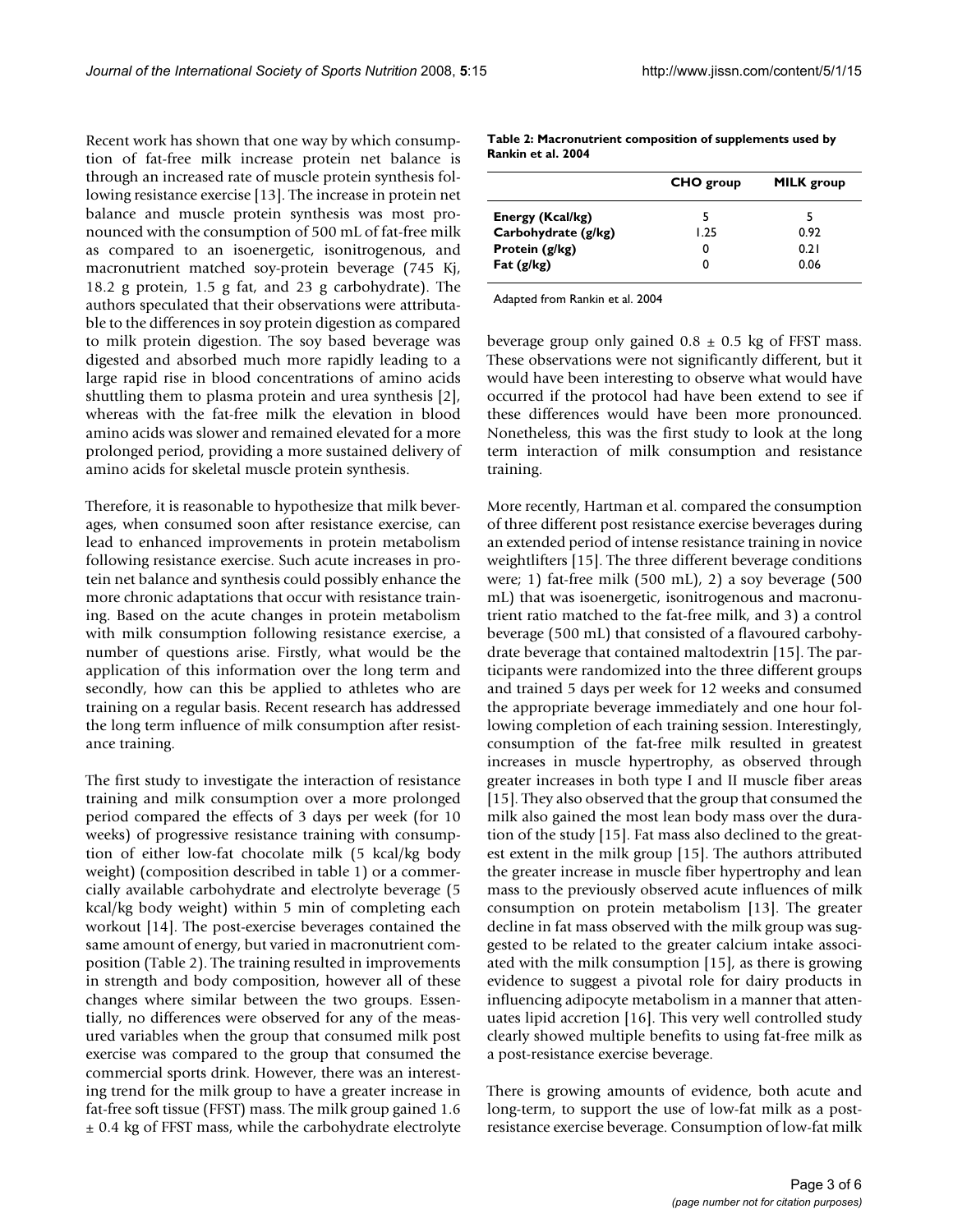appears to create an anabolic environment following resistance exercise and over the long term with training, it appears that greater gains in lean mass and muscle hypertrophy can be obtained [15]. Furthermore, milk may also lead to greater losses of body fat when it is consumed following resistance training [15].

# **Milk and endurance exercise and training**

Endurance sports and activities are generally considered to be sub-maximal activities that can be performed for more prolonged periods of time. These activities are also characterized by continuous exercise/activity that is highly dependent on oxidative metabolism as a source of energy and usually involve large muscle groups. This dependence on oxidative metabolism and involvement of a large muscle mass leads to higher rates of total substrate turnover and under certain conditions, depletion of muscle glycogen in the active muscles. However, there can be considerable differences in the responses observed depending on the intensity of the exercise performed.

From a nutritional standpoint, there are three primary times when nutrition is considered for endurance based activities; before exercise, during exercise, and after exercise. Each time period of nutritional concern has varying objectives. Prior to exercise, nutritional goals are to ensure that the athlete is well fuelled and that any nutritional intake will not interfere with the normal physiological responses to the activity. The goal of nutritional intake during exercise is to provide exogenous substrates in an attempt to delay the depletion of endogenous substrates, and to provide fluids to offset fluid losses due to sweating. Finally, the nutritional objectives of post-exercise nutrition are to promote muscle recovery and adaptations, fuel resynthesis in muscle, and fluid replenishment. With specific regard for the role of milk as a nutritional option for endurance activities, there is limited research into the possible benefits of milk and it is also difficult to extend findings into any consistent recommendations because of differences in design and methodology. However, a number of recent studies suggest that there is significant potential for expanded research in this area, especially in the area of recovery from endurance exercise.

What is evident is that when milk is compared to carbohydrate based sports drinks, similar responses in many physiological variables are observed during the exercise. There have been some minor differences reported such as increased concentrations of essential amino acids [17], based on the protein content of milk. Interestingly, when milk is consumed during prolonged exercise, following completion of the exercise a reduction in whole body protein breakdown and protein synthesis was observed with a simultaneous increase in protein oxidation [18]. The authors speculated that the decrease in whole body protein synthesis might have been due to preferential oxidation of the ingested protein during the exercise, leaving less amino acids available for synthesis after the exercise [18]. Another difference that has been reported is that participants reported greater feelings of stomach fullness with milk as compared to water or carbohydrate based beverages [19]. The increase in stomach fullness possibly suggests that the rate of fluid intake may have been greater than gastric emptying [19], which would not have been unexpected as the rate of gastric emptying declines with increasing energy density of the fluid consumed [20]. Despite these reported variations in physiological responses and stomach fullness, there were no reported differences in actual performance measures. For example, when participants rode at a set intensity until exhaustion, milk and carbohydrate based sports drinks resulted in similar times to exhaustion, suggesting that milk is just as beneficial as commercially available sports drinks at delaying the onset of fatigue under these conditions [19]. Clearly, additional research is required to further establish the efficacy of milk as an endurance exercise supplement beverage. Future research should include time trial based performance measures, as they are more realistic to endurance sport performance. Furthermore, future research should also strive to develop a greater understanding of the metabolic influence of milk consumption during prolonged exercise, as there is very limited research in this area.

The use of milk as a recovery beverage after endurance exercise has also been investigated to a limited extent. The main goal of any post exercise nutritional intervention is usually to promote muscle glycogen resynthesis, and fluid recovery. In regards to glycogen resynthesis, there is very limited direct research into the efficacy of milk consumption to replenish muscle glycogen levels. However, there is some performance based data that suggests that chocolate milk is as effective as a commercially available sports drink in facilitating recovery [21] (See Table 3 for drink composition). A group of trained endurance athletes were used to compare the effectiveness of varying endurance recovery beverages, one being chocolate milk, following a series of glycogen depleting intervals [21]. The chocolate milk drink and the carbohydrate recovery drink were controlled for based on carbohydrate and energy content. After four hours of recovery and consumption of the different beverages, the participants performed a ride to exhaustion. The time to exhaustion and total work performed during the performance trial was the same when the participants consumed chocolate milk or a common commercially available sports drink [21]. Based on these findings one could speculate that chocolate milk may be as effective as more commonly used sports drinks at promoting glycogen resynthesis. However, to date there have been no well controlled studies that have directly meas-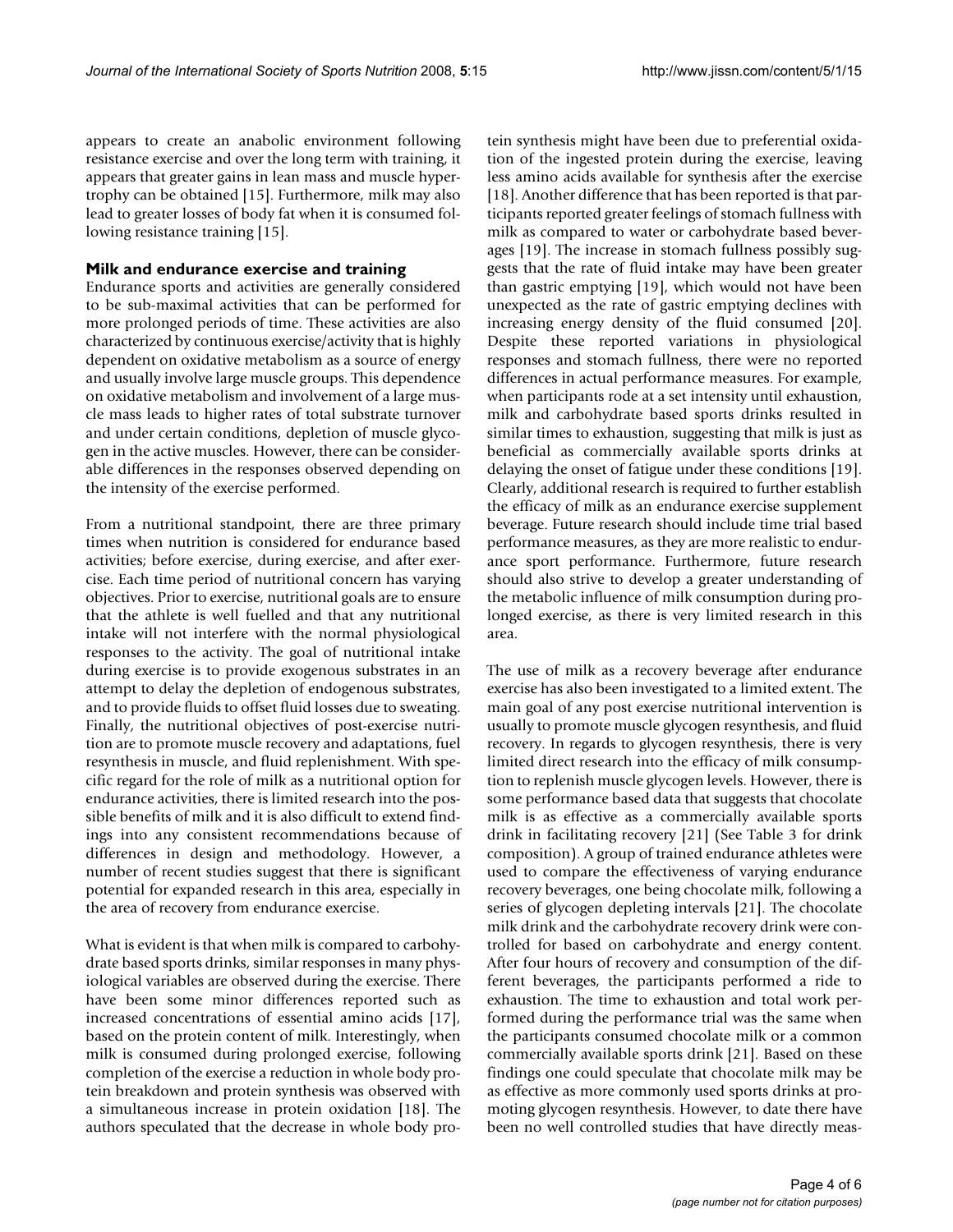|                  | <b>Chocolate milk drink</b> | <b>CHO</b> recovery drink |  |
|------------------|-----------------------------|---------------------------|--|
| Kcal             | 187.5                       | 187.5                     |  |
| kJ               | 787.I                       | 787.I                     |  |
| Protein (g)      | 9.4                         | 9.1                       |  |
| $ext{Fat}$ (g)   | 2.6                         | 0.7                       |  |
| Carbohydrate (g) | 34.4                        | 34.4                      |  |
| Sodium (mg)      | 197.9                       | 152.8                     |  |
| Potassium (mg)   | 443.8                       | 83.3                      |  |

**Table 3: Composition of chocolate milk drink used by Karp et al. 2006**

Adapted from Karp et al. 2006. All values are based on 250 mL of each drink.

ured the efficacy of milk to promote muscle glycogen recovery following prolonged endurance exercise. Therefore, future research should directly quantify rates of muscle glycogen resynthesis following prolonged endurance exercise and compare the efficacy of milk to other commonly used recovery beverages.

The other previously stated goal of a post endurance exercise beverage is to promote rehydration due to the excessive fluid loss that occurs as a result of sweating. To date there has been one well controlled study that investigated the effectiveness of low-fat milk as a rehydration beverage [22]. In this study they compared the effectiveness of lowfat milk alone, low-fat milk with additional sodium chloride, a sports drink, and water at restoring fluid balance after exercise in a hot environment (1.8% loss in body mass). The volume of each drink consumed was 150% of the volume of fluid lost during the exercise. The intake of 150% of fluid lost is a common recommendation for rehydration after exercise. The different recovery beverages were separated into four equal amounts and were given to the participants every 15 minutes during the recovery period. Urine output and net fluid balance was determined during 4 hours of recovery. Urine output increased during the first two hours of recovery in all groups but the increase was attenuated in the two milk groups [22]. Furthermore, by the end of the 4 hours of recovery both milk groups were in a net positive fluid balance, while both the sports drink and water conditions remained in a net negative fluid balance [22]. The authors concluded that low-fat milk was an effective beverage for promoting rehydration following exercise induced dehydration, and that the low-fat milk was superior to a commercially available sports drink in promoting rehydration due to lower total urine output during recovery.

The ability of milk to effectively act as a rehydration beverage likely relates to the composition of milk. Milk naturally has high concentrations of electrolytes (133 mg Na+ and 431 mg  $K^+$  in a 250 mL serving) which aid in fluid retention when consumed. Another factor that has been speculated to contribute to the ability of milk to be an

effective post-exercise rehydration beverage is the rate at which it empties from the stomach [22]. Energy dense fluids empty from the stomach much more slowly, leading to a slower absorption into the circulation [23]. This slower absorption attenuates the large fluctuations in plasma osmolality that can occur with consumption of large volumes of water or sports drinks. Subsequently, the large fluctuations in osmolality (decreased osmolality) would result in increased clearance rates by the kidneys, similar to those observed by Shirreffs et al [22], resulting in large increases in urine output.

In summary, milk shows great promise as an alternative endurance exercise recovery beverage. The limited literature that does exist suggests that milk is as effective as commercially available sports drinks at facilitating recovery for additional performance, suggesting that it may be an effective beverage for promoting glycogen recovery. Furthermore, milk is also a very effective beverage at promoting fluid recovery following dehydrating exercise in the heat. More research is need to better understand how milk promotes recovery after exercise and to better understand the physiological mechanisms through which it acts.

# **Conclusion**

There is growing scientific evidence to support the use of low-fat milk following exercise by both individuals and athletes who habitually undertake strength or endurance training. There is data which suggests that fat free milk is as effective as, and possibly even more effective than, commercially available sports drinks at promoting recovery from strength and endurance exercise. Further work is required to better understand the physiological mechanisms by which milk exerts its actions following exercise and training. Milk also has the added benefit of providing additional nutrients and vitamins that are not present in commercial sports drinks. In conclusion, fat free milk is a safe and effective post-exercise beverage that has been shown to promote recovery from exercise and should be considered as a viable alternative to commercial sports drinks by lactose tolerant individuals.